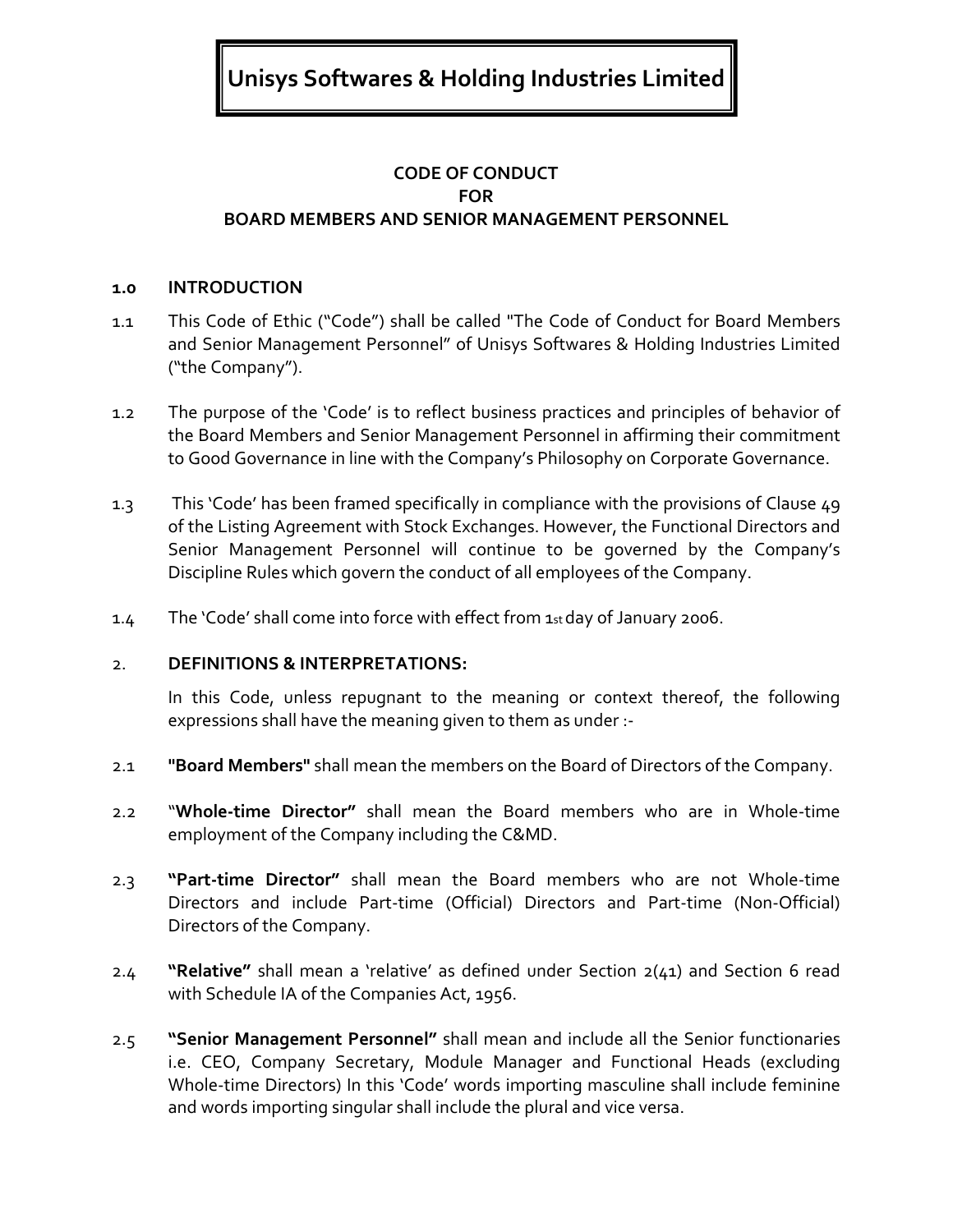## 3. **APPLICABILITY:**

This 'Code' shall be applicable to the following persons:

- a) Whole-time Directors
- b) Part-time Directors
- c) Chief Executive Officer
- d) Company Secretary
- e) All Module Heads and Functional Heads.

## 4.0 **KEY REQUIREMENTS**

The Board Members and Senior Management Personnel shall function within the authority conferred upon them by the Company, keeping the best interest of the Company in view and they -

- shall act with utmost care, skill, diligence and integrity
- shall act in utmost good faith and fulfill the fiduciary obligations without allowing their independence of judgment to be compromised
- shall not be involved in taking any decision on a subject matter in which conflict of personal interest arises or which in their opinion is likely to arise
- shall avoid any dealing with a contractor, supplier or service provider that compromises the ability to transact business on a professional, impartial and competitive basis or influence decision to be made on behalf of the Company
- shall not exploit for his own personal gain, opportunities that are discovered through use of corporate property, information or position, unless the opportunity is disclosed fully in writing to the Board of Directors and the Board declines to pursue such opportunity.

## 5. **COMPLIANCES**

The Board Members and Senior Management Personnel shall comply with all applicable laws, rules and regulations.

## 6. **CONFIDENTIALITY OF INFORMATION**

Any information concerning the Company's business, its customers, suppliers, etc, and to which the Board Members and Senior Management Personnel have access or possesses such information, must be considered confidential and held in confidence. No Board Members or Senior Management Personnel shall provide any information either formally or informally, to the press or any other public media, except as required in the performance of the regular corporate duties. However, Board Members or Senior Management Personnel shall be free to disclose such information which is

a) Part of the public domain at the time of disclosure.